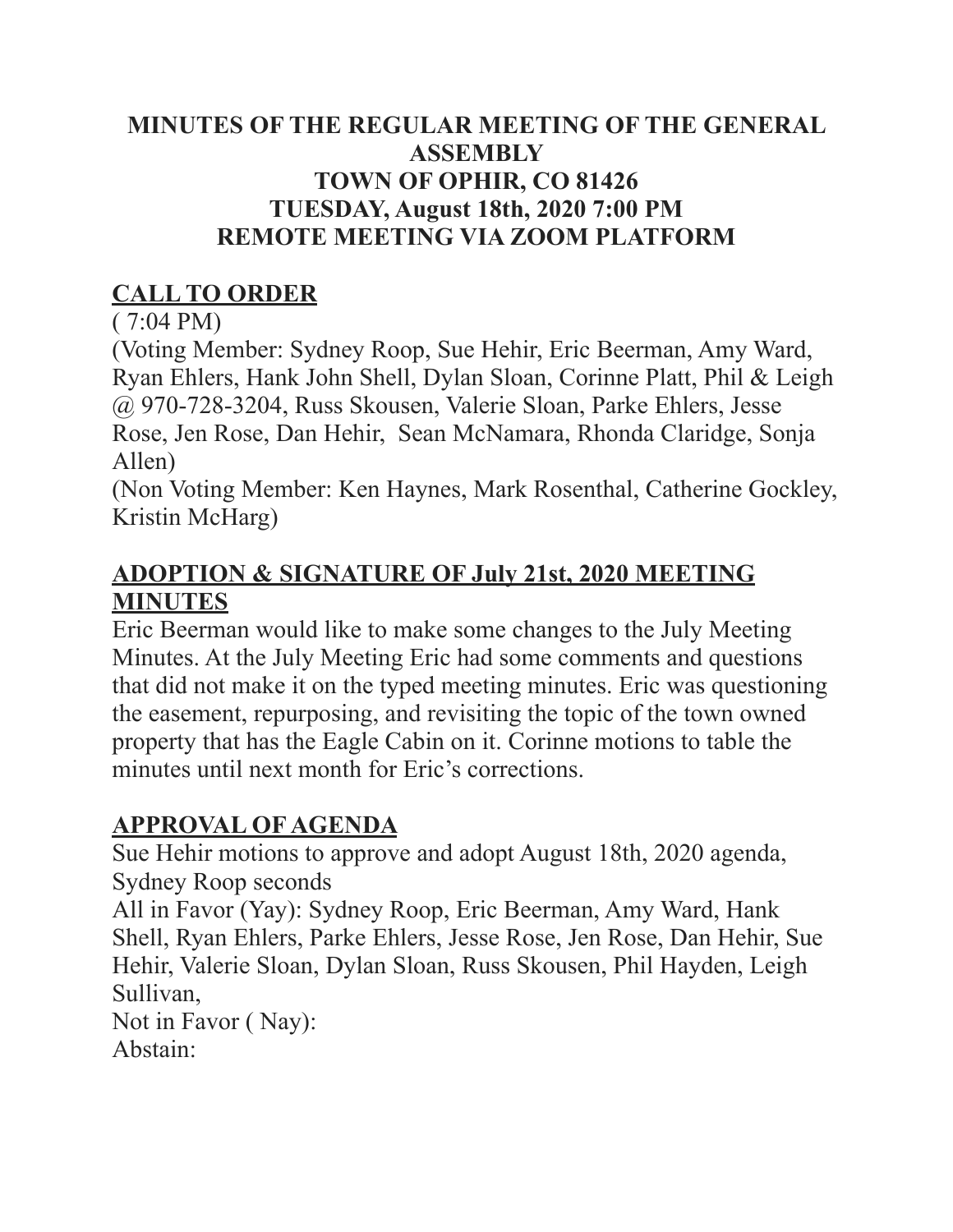#### **BUSINESS ITEMS**

**A.COVID-19 Update (Ken)**- 0 new cases in 5 days in San Miguel County. Woowhoo! Cases were spiking in the last month and a half. Things are looking better! Two public facilities in town, trash facility and town hall. Town hall is strict, masks on and constant cleaning. Ken is encouraging people to wear masks in the trash facility. The trash facility would be ground zero if there were cases in Ophir. Please wear your mask in the trash facility!

**B. Discussion of Ordinance 2020-1, Town of Ophir Drone Policies, Encouraging Safe Uses of UAS While Addressing Accountability (Ken)**- There was a first reading of this Ordinance and the GA made changes for the second reading. Steve Johnson, town attorney, made some edits to the Ordinance for the town to consider. It specifically has to do with discretionary powers from the Town Manager as it relates to the Ordinance. In the Ordinance the Town Manager has the power to decide when and where drones can be flown. Ken agrees with Steve that areas where the town will allow drone flight, appropriate times, and should be included in the rules, regulations, and ordinance. Ken would like to see additional provisions where people may go outside of those perimeters, such as a commercial entity ( real estate, commercial, research). Ken would like to make adjustments where it doesn't leave the rule making up to the Town Manager. Ken would like to recommend to send this Ordinance over to P&Z and the OEC for review and suggestions on boundaries and times of day of where drones can be flown. P&Z and OEC will also be reviewing where limits can be waived for certain commercial entities. Steve Johnson is recommending we start over with a First Reading seeing this Ordinance has gone through significant changes. There are questions from the GA. What are the current allowable times? As the Ordinance is currently written there are no times and the Town manager at their discretion would decide on the times. This is one of the changes Ken wants to make with this Ordinance is to make it where the Town Manager does not create the rules. The Town of Ophir currently does not have any Ordinances on drone use in the Town of Ophir. Ryan Ehlers requests to have Section 4, Item C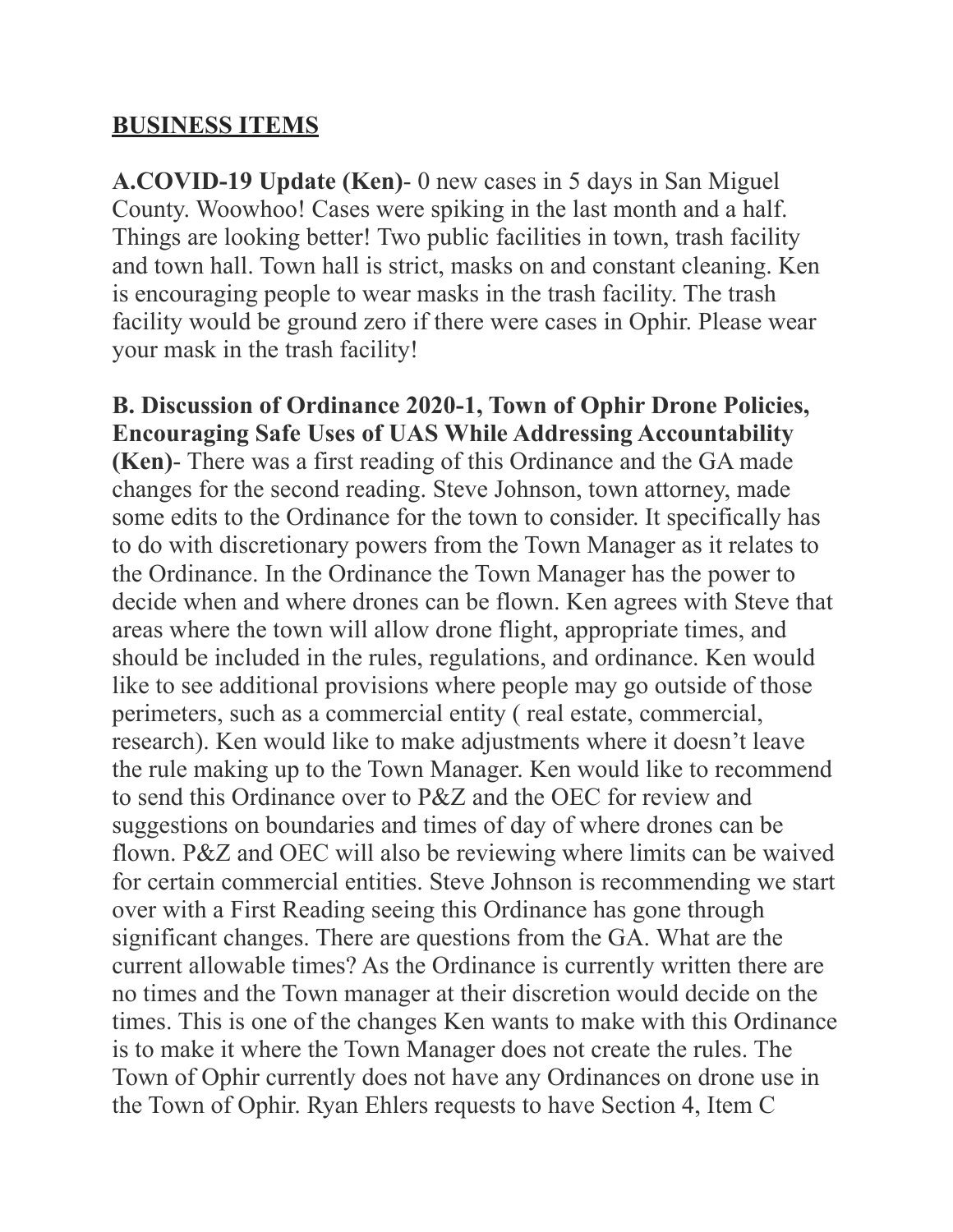removed from the Ordinance. It reads, " The Town Manager, in consultation with the Open Space Commission, may designate areas and non-commercial conditions where notice pursuant to this Section 4 above is not required. Examples of such areas may include locations where operations may be encouraged, such as certain parks and/or open space." Ryan's request to remove this from the Ordinance will go to the P&Z and OEC for their reviews. Amy Ward asks if Section 4, Item D would also apply to town owned lots. Item D reads, " No person shall enter another person's land to launch, hover, land, retrieve, or other operate a UAS on or over another person's property without the prior consent of the property owner. Unauthorized entry to launch, land, or retrieve a UAS is a trespass. Ken says yes, if the town owned lots are not designated drone use areas. There are currently no draft designated areas. There will be two readings of this Ordinance because a lot of people missed the first reading and are trying to catch up with what's going on. Amy would like to recommend to change the fees for commercial applications to be much higher than they are currently written in the Ordinance at different levels of what the commercial entity is, at least tripled. Examples, film crews & real estate. Phil brings up the legality of charging one commercial entity more than another. This question will be brought up to Town staff. Ken is looking for a straw poll as to what direction the GA would like to go with this Ordinance. After taking the straw pole it looks like a majority of the GA would like to continue to work on Ordinance 2020-1 by having the P&Z and OEC review the Ordinance with the comments made by the GA at this meeting and Ken's edits.

**C. Discussion on use of Town Hall for Remote School Learning- (Town Staff, Ryan Ehlers)** Corinne begins the conversation that in light of mounting school and COVID-19 concerns, a group of parents have come together to see about the possibility of using Town Hall as a temporary school location. There are two town staff members ( that the GA has elected to run our town) that work out of Town Hall. Corinne encourages that whatever agreement everyone comes to tonight is to be respectful of each other's feelings and to listen to each other. Ryan Ehlers opens the conversation as a representative of the parents who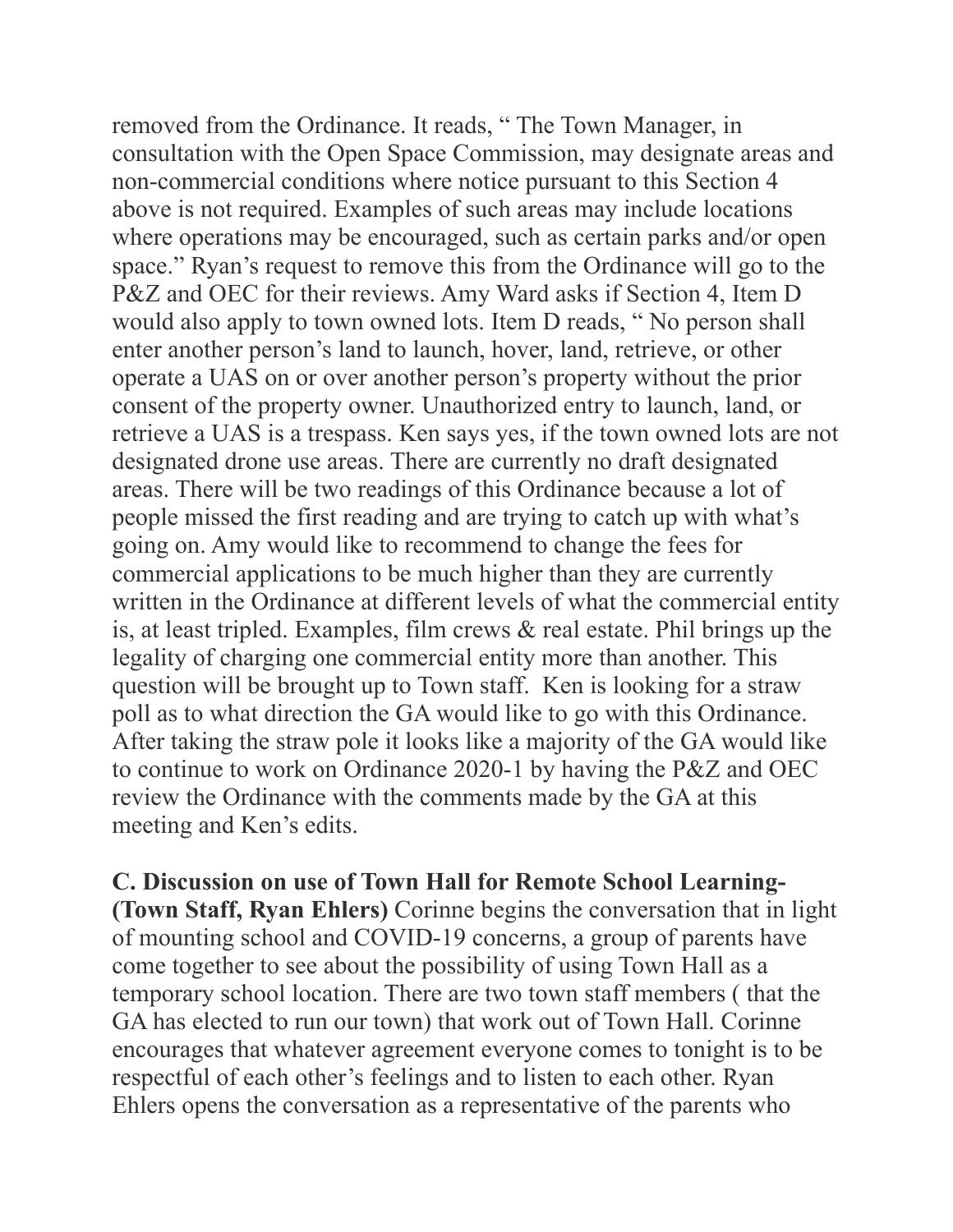would like to use Town Hall. Town staff prepared some questions for the parents, and Ryan begins with the question that was asked, " Why do you want to use Town Hall as a location for remote learning versus using a home for remote school learning?" Ryan provides a document from the CDC on the importance of re-opening schools. Ryan highlights that extended school closures are harmful to children. It is a major developmental problem. Having a structure of learning that school provides, safe environment for developing social skills and relationships is paramount to a child's development. The pandemic is a long-term issue we are all going to have to deal with. Kindergarten through 5th grade will be starting in person school, Monday August 24th. 6th-12th is all virtual. At this point Town Hall would be considered Plan B for schooling. The motivation for using Town Hall is to have an environment where kids can learn, social with other kids, and be protected from the greater community from COVID-19. The parents will want to use the downstairs space in Town Hall, leaving the upstairs office for the two town employees. Town staff keeps asking what is the protocol/plan for this. Ryan says this discussion is first to establish a space, then the plan comes next. Ryan will defer to the Telluride School District for their protocols and strategies.Other questions from Town staff, "Would the Town be held liable for a pandemic outbreak at Town Hall should they occur?" Ryan has spoken to multiple lawyers and these lawyers think that no the town would not be held liable. Parents could sign a "release" form that would not hold the town liable. Ryan's motivation for using Town Hall is for kids to continue to learn in the event that the School District needs to go complete virtual online school. Ryan speaks for his children, that kids in the 5th grade and lower struggle with online learning. Ryan knows there are two town staff that work in that building and would like to brainstorm on how this could work for everyone. Ryan brings up that the CDC states that younger children play a smaller role in the transmission of this virus. He also brings up the CDC's statement on physical distancing and how this may negatively affect younger children. Ryan has communicated with the School Board and says their outlines are very established and follow the CDC guidelines. Other parents discuss and comment. Amy Ward comments she wants Ken and Sydney to have a safe environment to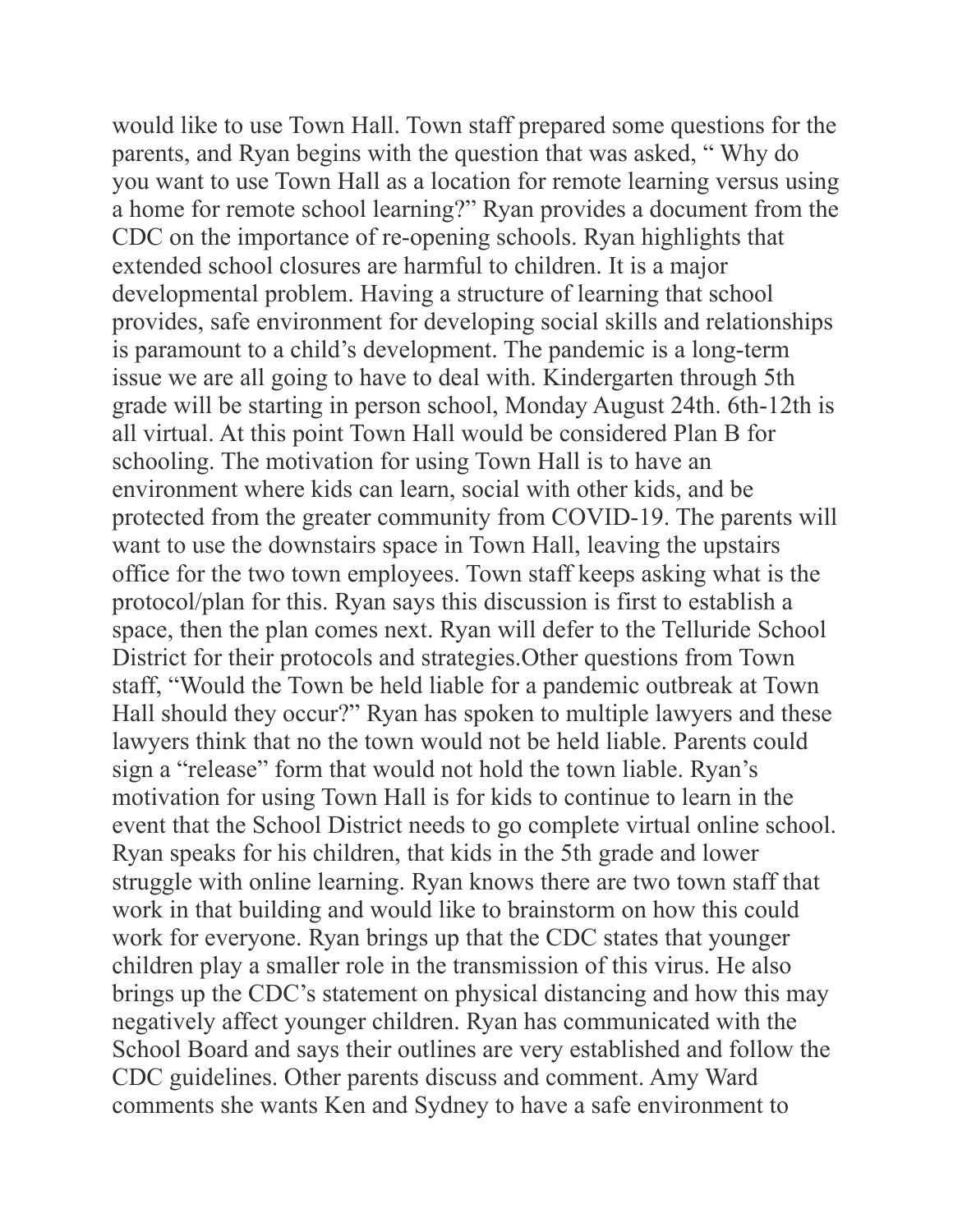work in and are also trying to think outside the box for a Plan B for schooling for their children. She support both sides and wants to be creative, maybe its not school 8am-3pm, 5 days a week, maybe outside during good weather? Maybe inside during inclement weather? Ideas are brought up, "Would the Telluride District set up a micro school in Ophir? San Bernardo? Is there FEMA money available for this to possibly set up a trailer? Sean McNamara stresses how important how important it is to have a Plan B especially since this is a long term issue. He likes the idea of using the basketball court and reserving Town Hall for inclement weather. Studies show that being outside versus inside slows the spread of the virus. Big Blue Tarps for sunshade? Sean brings up for elementary school children that zoom classes are extremely difficult for them to comprehend and actually learn from. Jesse Rose feels that the benefit of this to the community is tremendous. He stresses that there is an office upstairs for the town staff to utilize and that a door can be added if needed to stifle airflow up there. Providing ventilation to down and upstairs would be a fairly minimal expense to allow for fresh air exchange. Jesse brings up that town staff could move their work remotely if they were concerned of their health as well. Eric Beerman brings up regulatory-oversight and that the school board can pull the plug on the Telluride School based on State and County. How is this going to be translated to the Ophir situation? Who will make the call if Ophir school is on/off? The question of alternative locations/building is brought up, a yurt to keep the population separate from Town Hall and staff. The Ophir School would follow the Telluride School District and CDC guidelines as recommended. Ryan brings up the yurt idea and that they get pretty cold in the winter and can be pretty expensive. Portable office spaces? An idea is to buy a shed, insulate it, and then make it into an office space. Parents don't want to go into the rabbit hole of spending a lot of money towards this project. The GA discusses the possibility/ feasibility of a yurt, shed with power, etc. Phil Hayden opposes having a school in the Town Hall for the safety of town staff and their ability to do their jobs. The conversation then goes to town staff. Sydney and Ken work in the Town Hall weekly and want to make the Ophir School work if the GA wants to utilize Town Hall. Sydney will need to have access to the records and files upstairs and can arrange her schedule around school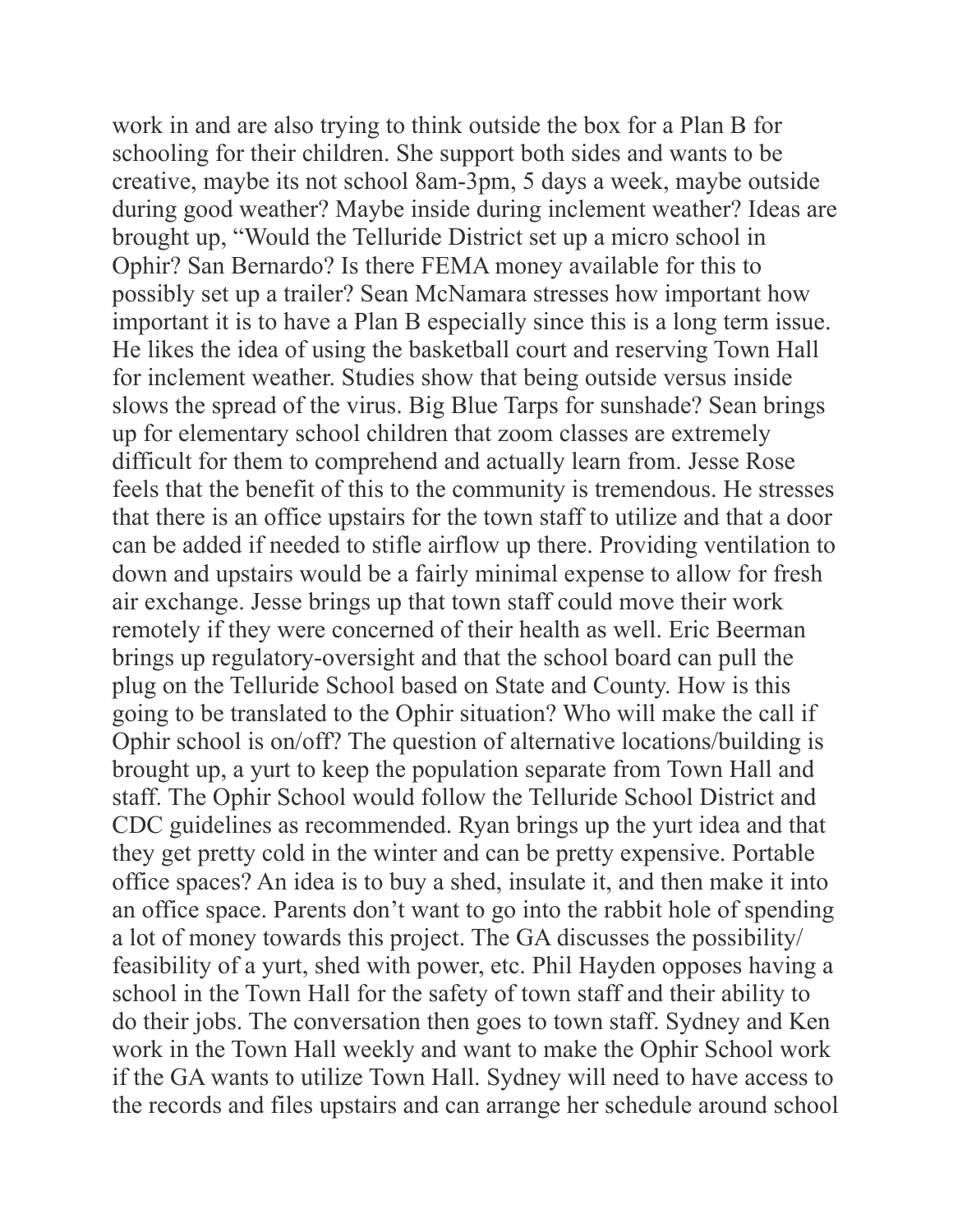hours. Neither Ken nor Sydney want to work in Town Hall if there will be large groups of people utilizing it. Ken needs a separate office, a yurt, shed, or trailer. Town staff wants to accommodate the needs of the GA. Ken would rather not use the maintenance building due to the aromas and temperature of the building. The working space for the lower level of Town Hall is 18ft by 14ft. 6 people can fit in Town Hall with 6ft of physical distancing. Ryan says that the CDC recommends 6 ft of physical distancing per adult, not children. Ken would like to see a plan in place regardless if the school shuts down. It will benefit the children and the parents. Town staff would like to see a committee in place for this project. Ryan says that with the diversity of Ophir that we can come up with a solid plan for having a school in Town Hall. Corinne suggests that the parents form a committee to work out details and realistic ideas to approach the town with. Eric Beerman brings up again, who will be calling the shots with this when CDC guidelines may not be following the local trend? What happens when variables change? Sydney would like to see a medical professional and educator definitely on the committee. Parke Ehlers steps up to volunteer as the medical professional on the committee. Rhonda Claridge is an educator and steps up to be an educator and volunteer on the committee. Sean McNamara and Ken Haynes step up to be on the committee. Ryan Ehlers says that the parents will get together to come up with a committee.

**D. Agreement with San Miguel County/ USDA regarding Ophir Valley (Ken)-** After the beaver dam was destroyed before consulting with the Town of Ophir, Mike Bordogna the County manager recommended an MOU for them to notify Ophir of any work. After further conservation, it will be a policy of San Miguel County to communicate with the Ophir of any roadwork. What specific activities would the GA like to be notified of from the County? No comments from the GA specific San Miguel County activities notification.

**E. Town of Ophir Forest Fire Evacuation with San Miguel County (Ken) -** Town of Ophir will be participating in an evacuation exercise with San Miguel County. Old Ophir will go first, then East Ophir will go second. In a normal evacuation both Old and East would go together, but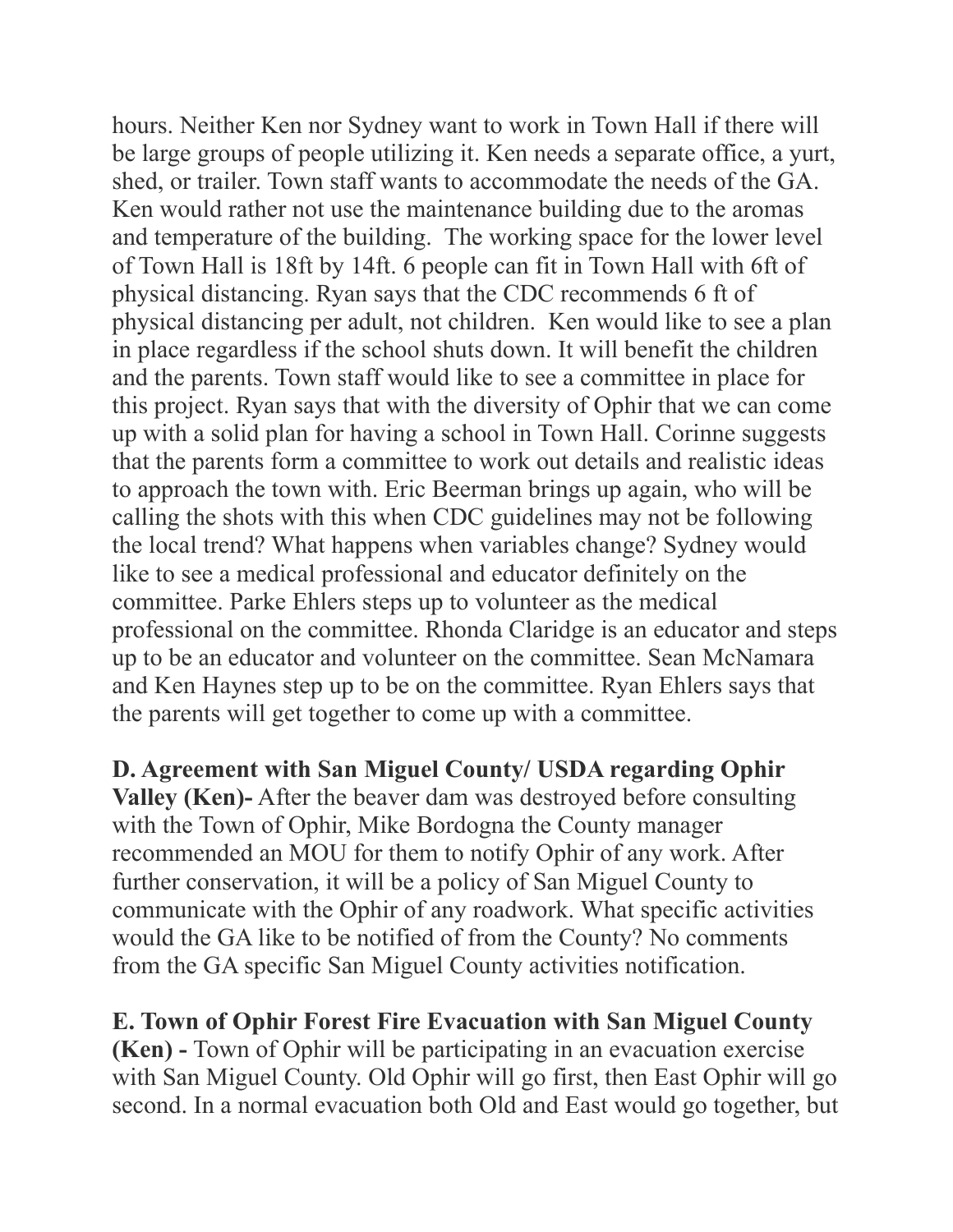seeing that this is a learning experience we will do it in separate evacuations. Communication Trees? Knocking on doors or making phone calls? An idea for a second back up is text message alerts. The Town has a text message alert system. We will send out another sign-up in the next week or so. Ophir has its own text message notification and the County has CodeRed. Landline use seems moot. Text message alerts, CodeRed, then Knock on doors? Corinne would like to get a list of residents that are not signed up for the Ophir text message alerts.

## **5. NEW BUSINESS**

Ken would like to move New Business before Staff Reports because Herb McHarg has been patiently waiting to discuss an issue! Herb McHarg is the attorney for John Ferguson and his wife Lynette. They own lots 1-3, Block L in the Town of Ophir. Lots 1 & 2 are in the moderate avalanche zone. Lot 3 is in the avalanche zone. They have had this property in their family since 1951. John was under contract to sell the lot in 2017, and John lost the sell because during the buyers diligence they were told by the town attorney that the lot cannot be developed in the moderate or high avalanche zone areas. This came as a surprise to John because he had been paying property taxes on the lot as a developable lot. He appealed an abatement with the County, the County says that Lots 1 & 2 are developable under the LUC. Herb discusses various sections of the LUC and how he interprets it in regard to moderate and high avalanche zone. Mr. Ferguson is looking for a determination from the GA that his two lots, Lots 1 & 2 that are in the moderate avalanche zone, may have the potential for development if the new owner is able to apply for a Special Use Permit. Herb also brings up the possibility of an amendment to the LUC as it relates to building in the moderate avalanche zone. He is hoping that this item can be put on the next GA for a determination from the GA. There is discussion from GA as the LUC relates to moderate and high avalanche zones. This issue relates to other lots. Other lots are in the moderate zone are being taxed from the County as developable lots. Steve's interpretation is that new structures cannot be build in the moderate avalanche zone. Herb and San Miguel County interpret the LUC as moderate avalanche zones being buildable. Herb sees the language, the process, and the precedent in the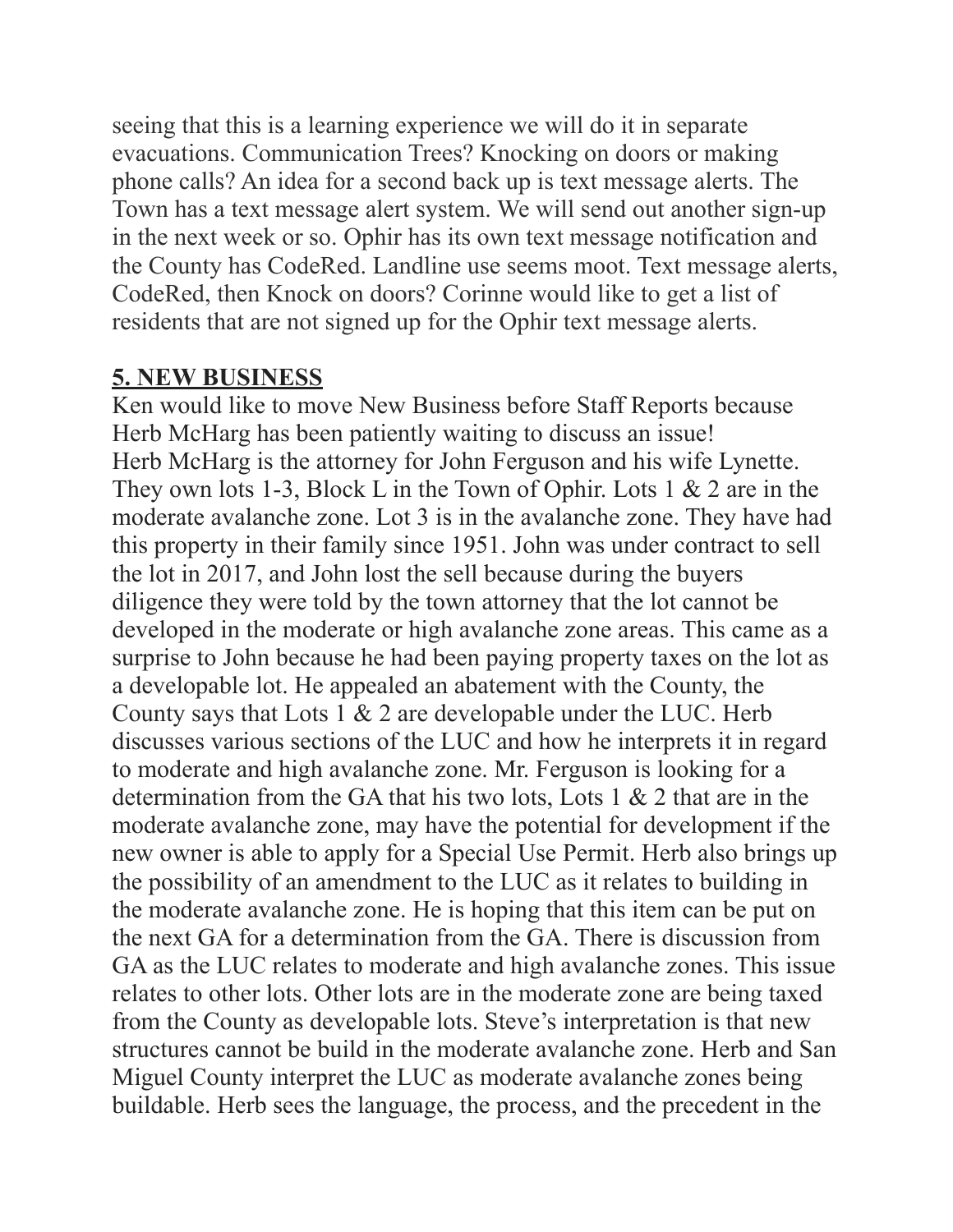LUC to be able to apply for an SUP to build in the moderate avalanche zone. He thinks this should be clarified either as an amendment or as a letter. In 2015, a home was approved by the GA twice to be build in the moderate avalanche zone. There is more discussion on how the LUC is interpreted by different parties. There are two issues here, a determination of the Ferguson lot, and a determination of all properties affected in the moderate avalanche zone. Ken would like to see this new business go to the P&Z for a recommendation. P&Z discussed this item at their last meeting but do not have a recommendation, P&Z would like to get guidance from the GA. Corinne would like to have a formal opinion statement letter from our town attorney as it relates to the Ferguson Lots and other moderate avalanche zone lots to discuss at town staff and P&Z meetings.

Sue Hehir would love to see a new kids of Ophir picture. She isn't sure how to go about it with COVID-19 but would like to see a new kids of Ophir picture. Take individual photos of the kids and then arrange them as "profile pictures"? Something like a yearbook photo?

# **6. STAFF REPORTS**

**Town Manager (Ken Haynes):** The EPA is coming in to take water and soil samples. The weed folks are here and will be developing a weed analysis report for the GA in October and recommendations for next year.

**Town Mayor (Corinne Platt):** Corinne is working to keep Ophir trails out of maps. She feels like she is fighting everyday to keep Ophir trails out of maps. There have been overuse of trails. Valerie and Sonja discuss seeing tire marks on the Carbenaro trail . It looks like someone moved some rocks, cut back branches and drove past the Carbenaro gate and drove up the Carbenaro road. The Town of Ophir has been meaning to get together with the USFS to walk the gates. Phil & Leigh discuss they met a group of people possibly being "guided" in Waterfall Canyon. **Town Clerk( Sydney Roop):** In more research of virtual meetings and legality a question has been brought up, How to hold elections? How to appoint P&Z and OEC? I had a conversation with a great lady from the CML who helped me read through our Ordinances and we can motion to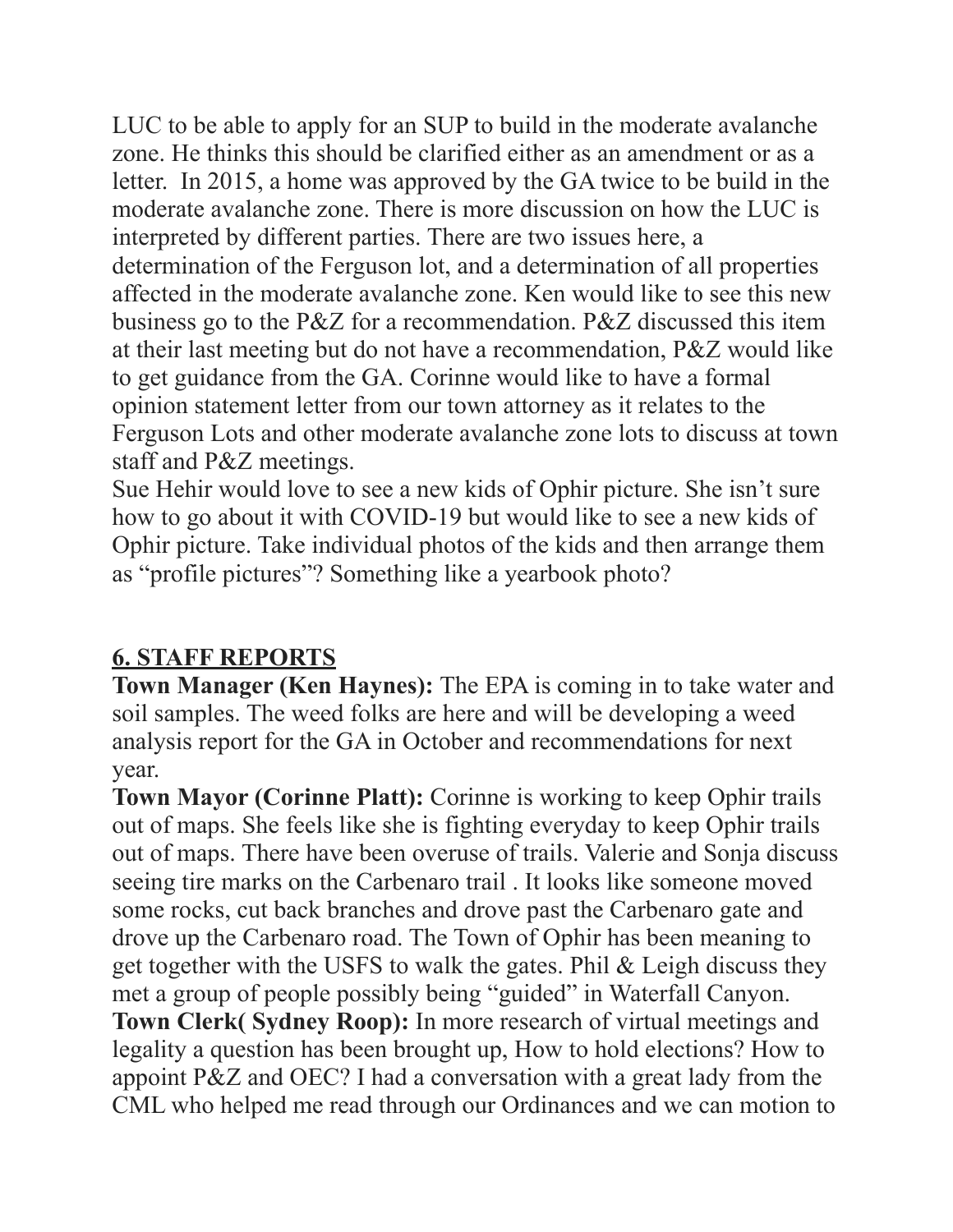appoint P&Z and OEC members virtually. Town Staff elections will be different and working towards that. Maybe drop off ballots, mail in ballots? I am working towards figuring all of this out.

**Ophir Environmental Chairperson ( Monica Carey):** The OEC has requested from the attorney if the 3 Mile Plan documents were legitimate, and the attorney said they were not. The OEC will see how we can have similar documents. They would like to introduce maps and language for the LUC that defines different Open Space areas. Park versus land bank, etc. They would like to make it more formal. **Planning and Zoning Chairperson ( Valerie Sloan):** Editing of Master Plan is wrapping up. Projecting a September GA draft presentation.

## **7. ADJOURN**

Sue Hehir motions to adjourn, Amy Ward seconds, In Favor (Yay): Sydney Roop, Eric Beerman, Sue Hehir, Valerie Sloan, Amy Ward, Hank Shell, Phil Hayden, Sonja Allen, Leigh Sullivan Not in Favor (Nay):

Abstain:

Town Clerk, Sydney Roop Date

 $\sqrt{2/16/2020}$ 9/16/2020

Mayor, Corinne Platt Date

 $\mathcal{L}_\text{max}$  , and the contract of the contract of the contract of the contract of the contract of the contract of the contract of the contract of the contract of the contract of the contract of the contract of the contr

*Minutes prepared by Sydney Roop, Town Clerk Detailed meeting minutes are typed by the Clerk to give the General Assembly a readable version of the facts and important points from the meeting. All votes, motions, actions, approvals, and disapprovals will be on the meeting minutes. If your comments, opinions, or questions did not make it on the typed record of the meeting minutes and you want them to*